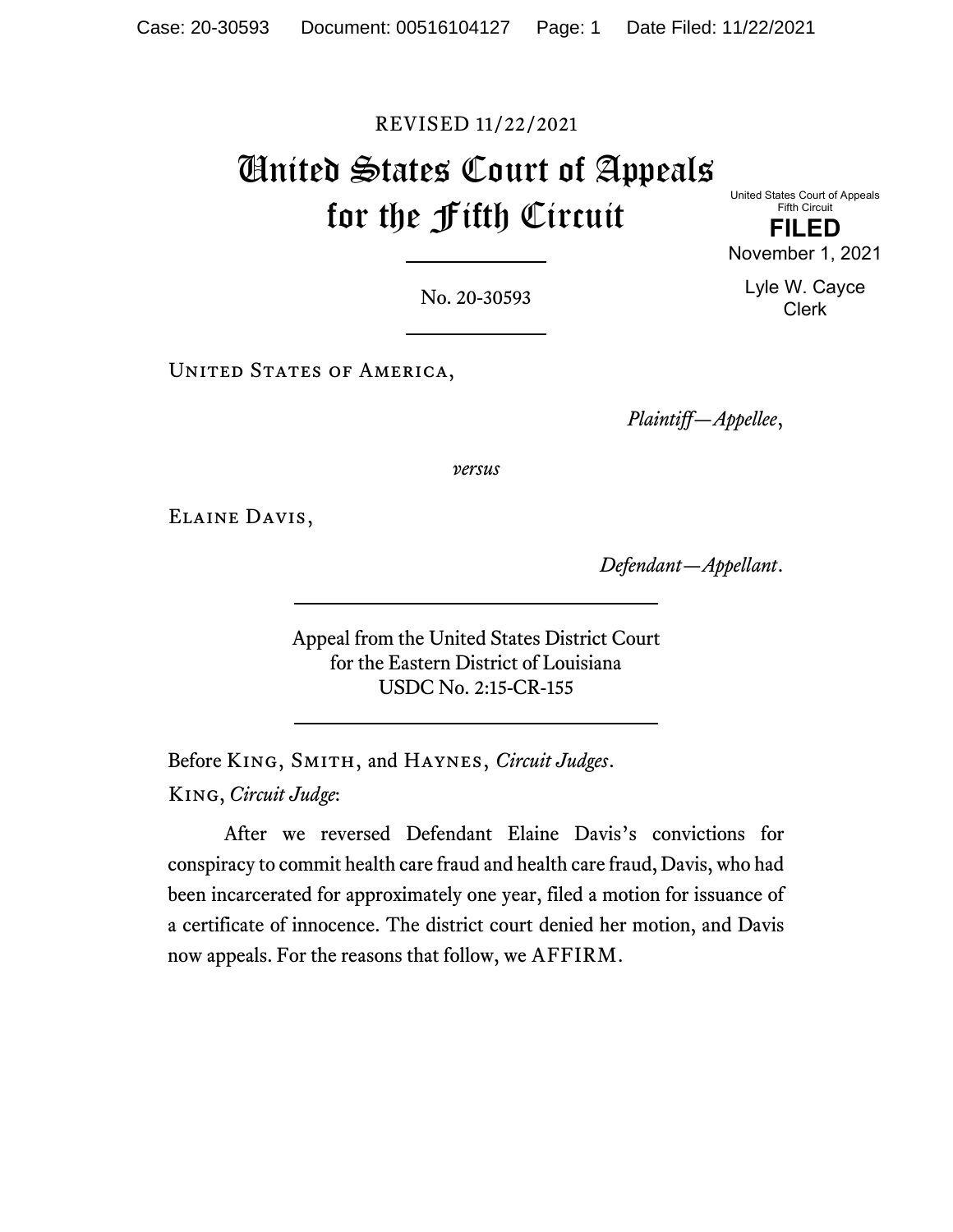## **I. BACKGROUND**

In *United States v. Ganji*, 880 F.3d 760 (5th Cir. 2018), this court reversed Defendant Elaine Davis's convictions for health care fraud and conspiracy to commit health care fraud because the convictions were based on insufficient evidence. Davis had been incarcerated for approximately one year before this reversal. Following the *Ganji* decision, Davis filed a motion for issuance of a certificate of innocence arguing that she fulfilled the requirements in 28 U.S.C. § 2513 (the Unjust Conviction and Imprisonment Statute) and, in the alternative, that the statute is unconstitutional in light of the Supreme Court's decision in *Nelson v. Colorado*. [1](#page-1-0) A magistrate judge held an oral argument and subsequently recommended denial of Davis's motion. The district court allowed for supplemental briefing, heard oral argument, and subsequently denied Davis's motion, adopting and supplementing the magistrate judge's report and recommendation. Davis timely appealed, presenting us with the following two issues: (1) whether Davis is entitled to a certificate of innocence under 28 U.S.C. § 2513 and (2) whether § 2513's requirement of an affirmative showing of innocence is unconstitutional.

### **II. STANDARD OF REVIEW**

The parties do not contest the abuse-of-discretion standard for reviewing a district court's denial of a certificate of innocence under 28 U.S.C. § 2513. However, today we join other circuits and adopt the abuse-ofdiscretion standard.[2](#page-1-1) Constitutionality challenges to federal statutes,

<sup>&</sup>lt;sup>1</sup> 137 S. Ct. 1249 (2017).

<span id="page-1-1"></span><span id="page-1-0"></span><sup>2</sup> Until now this has been an open question in our circuit. *See Hernandez v. United States*, 888 F.3d 219, 222-23 (5th Cir. 2018). Other circuits have explicitly adopted the abuse-of-discretion standard of review. *See United States v. Graham*, 608 F.3d 164, 172 (4th Cir. 2010); *United States v. Grubbs*, 773 F.3d 726, 731 (6th Cir. 2014); *Betts v. United States*,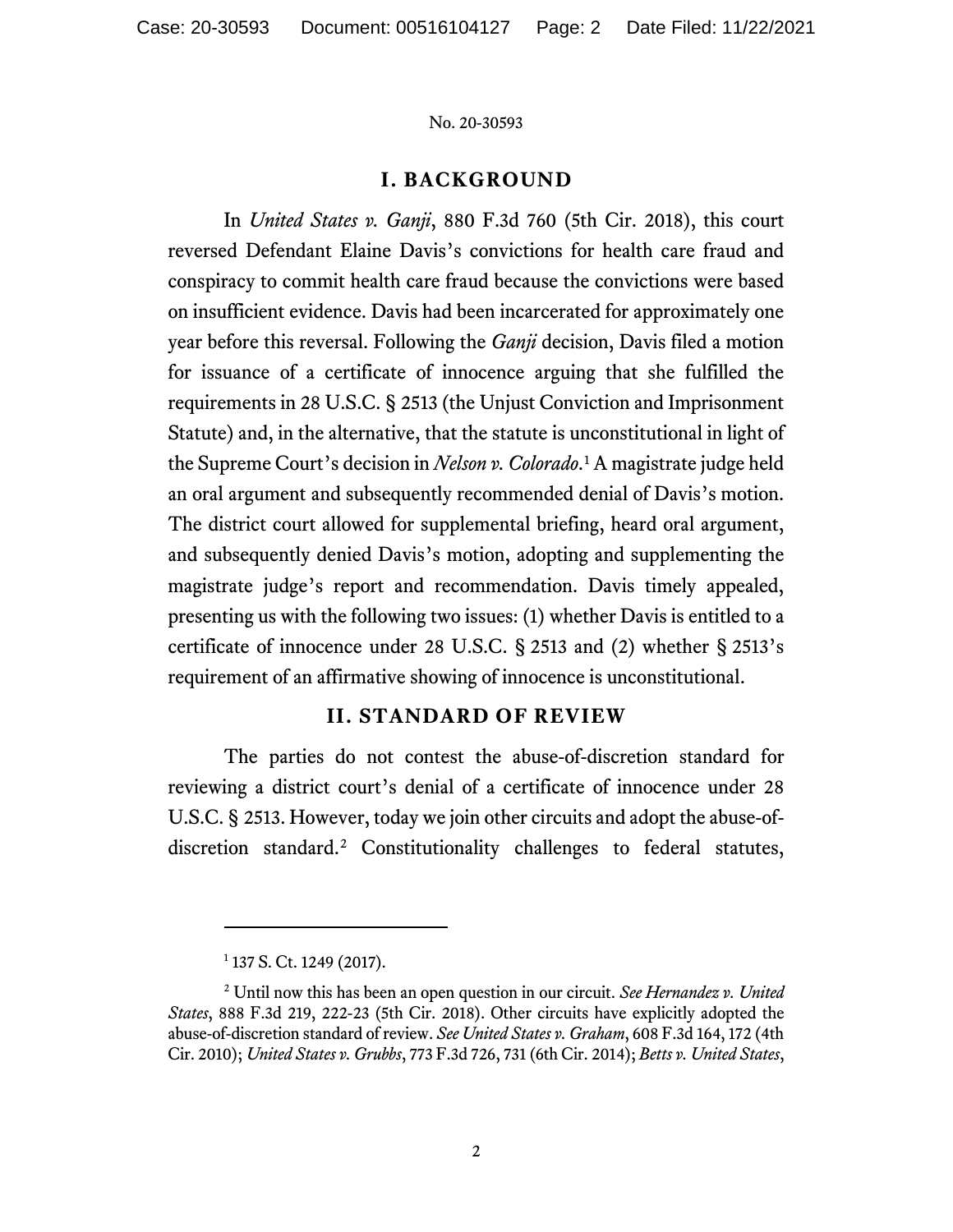however, are reviewed de novo. *United States v. Jones*, 132 F.3d 232, 239 (5th Cir. 1998).

## **III. DISCUSSION**

We begin by determining whether the district court erred in denying Davis's motion for a certificate of innocence; then, we turn to her constitutionality challenge.

## **A. Denial of the Motion for Certificate of Innocence**

The "default [burden of proof] for civil cases" is the preponderance of the evidence. *CIGNA Corp. v. Amara*, 563 U.S. 421, 444 (2011). We join the other circuits that have found that this default burden of proof applies to motions for certificates of innocence. [3](#page-2-0) A person seeking a certificate of innocence under 28 U.S.C. § 2513 is required to prove that:

(1) His conviction has been reversed or set aside on the ground that he is not guilty of the offense of which he was convicted, or on new trial or rehearing he was found not guilty of such offense, as appears from the record or certificate of the court setting aside or reversing such conviction, or that he has been pardoned upon the stated ground of innocence and unjust conviction and

(2) He did not commit any of the acts charged or his acts, deeds, or omissions in connection with such charge constituted no offense against the United States, or any State, Territory or the District of Columbia, and he did not by misconduct or neglect cause or bring about his own prosecution.

<sup>10</sup> F.3d 1278, 1283 (7th Cir. 1993); *United States v. Racing Servs., Inc.*, 580 F.3d 710, 711-12 (8th Cir. 2009); *Rigsbee v. United States*, 204 F.2d 70, 72-73 & n.3 (D.C. Cir. 1953).

<span id="page-2-0"></span><sup>3</sup> *See United States v. Grubbs*, 773 F.3d 726, 733 (6th Cir. 2014); *Abu-Shawish v. United States*, 898 F.3d 726, 739 (7th Cir. 2018); *Holmes v. United States*, 898 F.3d 785, 789 (8th Cir. 2018); *United States v. Abreu*, 976 F.3d 1263, 1270 (11th Cir. 2020).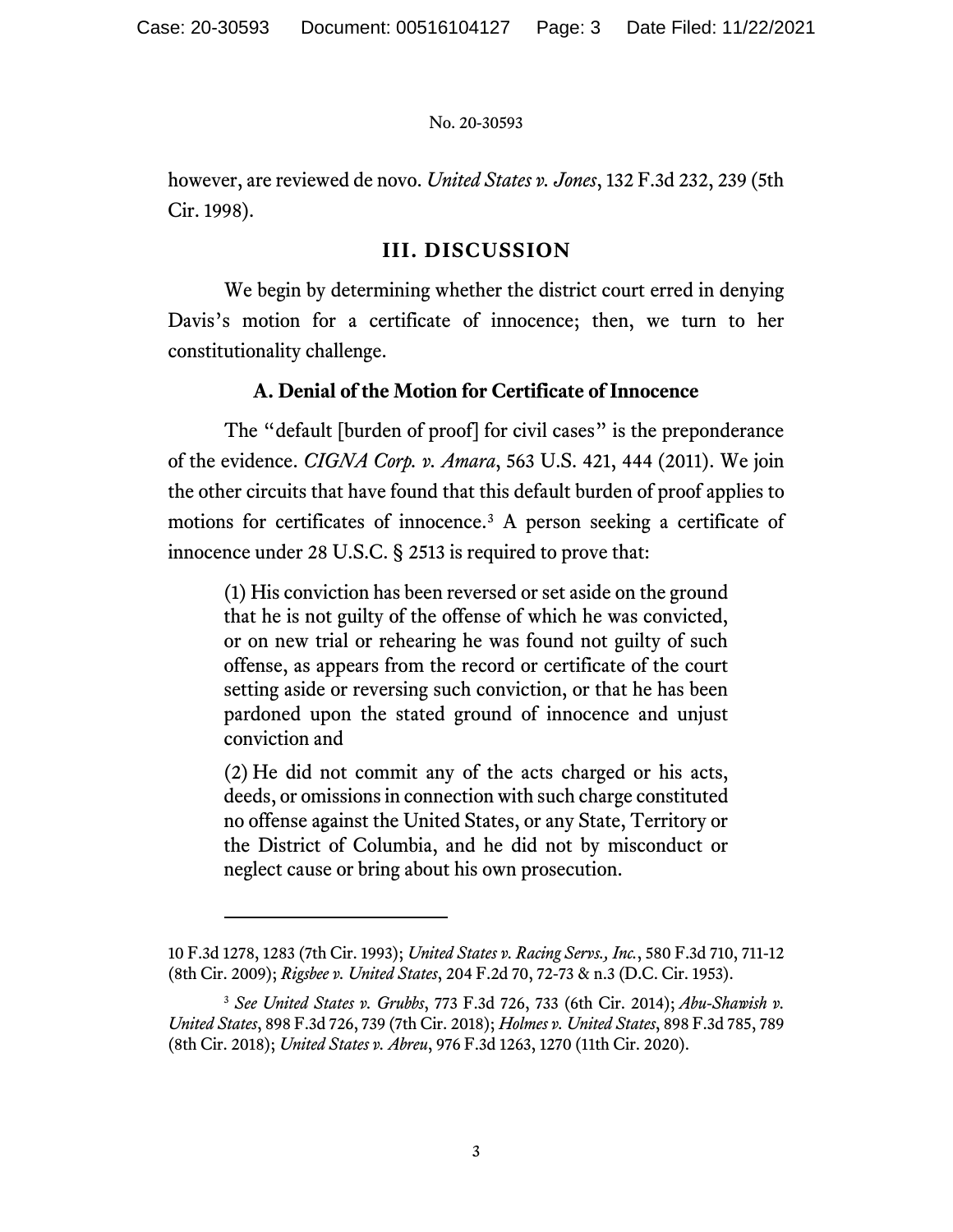28 U.S.C. § 2513(a). The government conceded that Davis satisfied the first requirement. The second prong is the focus of the dispute.

Under that prong, Davis had to prove that she "did not commit any of the acts charged"[4](#page-3-0) and that she "did not by misconduct or neglect cause or bring about [her] own prosecution." *Id.* § 2513(a)(2). The district court did not abuse its discretion in finding that Davis did not prove by a preponderance of the evidence that she "did not commit any of the acts charged" (i.e., the first requirement of  $\S 2513(a)(2)$ ).

Davis was charged with conspiracy to commit health care fraud as well as health care fraud, and she relies only on the trial record and our opinion in *Ganji* to show that she did not commit the acts associated with those charges. In *Ganji*, regarding the conspiracy charge, our court acknowledged that "the direct evidence favors Davis" because the government's witnesses testified that Davis had never explicitly entered into an agreement with them. *Ganji*, 880 F.3d at 773. However, "[a]greements need not be spoken or formal, and the Government can use evidence of the conspirators' concerted actions to prove an agreement existed." *Id.* at 767. Our court went no further than concluding that the government "did not implicate Davis in the scheme with proof beyond a reasonable doubt." *Id.* at 777. Similarly, regarding the fraud charges, this court found that the government presented "insufficient evidence to show that [Davis] knowingly executed a scheme to defraud Medicare." *Id.* at 778. Thus, it was within the district court's discretion to

<span id="page-3-0"></span><sup>4</sup> As indicated by the word "or," the subsection requires only that a plaintiff prove either that she "did not commit any of the acts charged" or her "acts, deeds, or omissions in connection with such charge constituted no offense." 28 U.S.C. § 2513(a)(2). Davis's argument focuses on the acts charged in the indictment, so we restrict our analysis to the former requirement.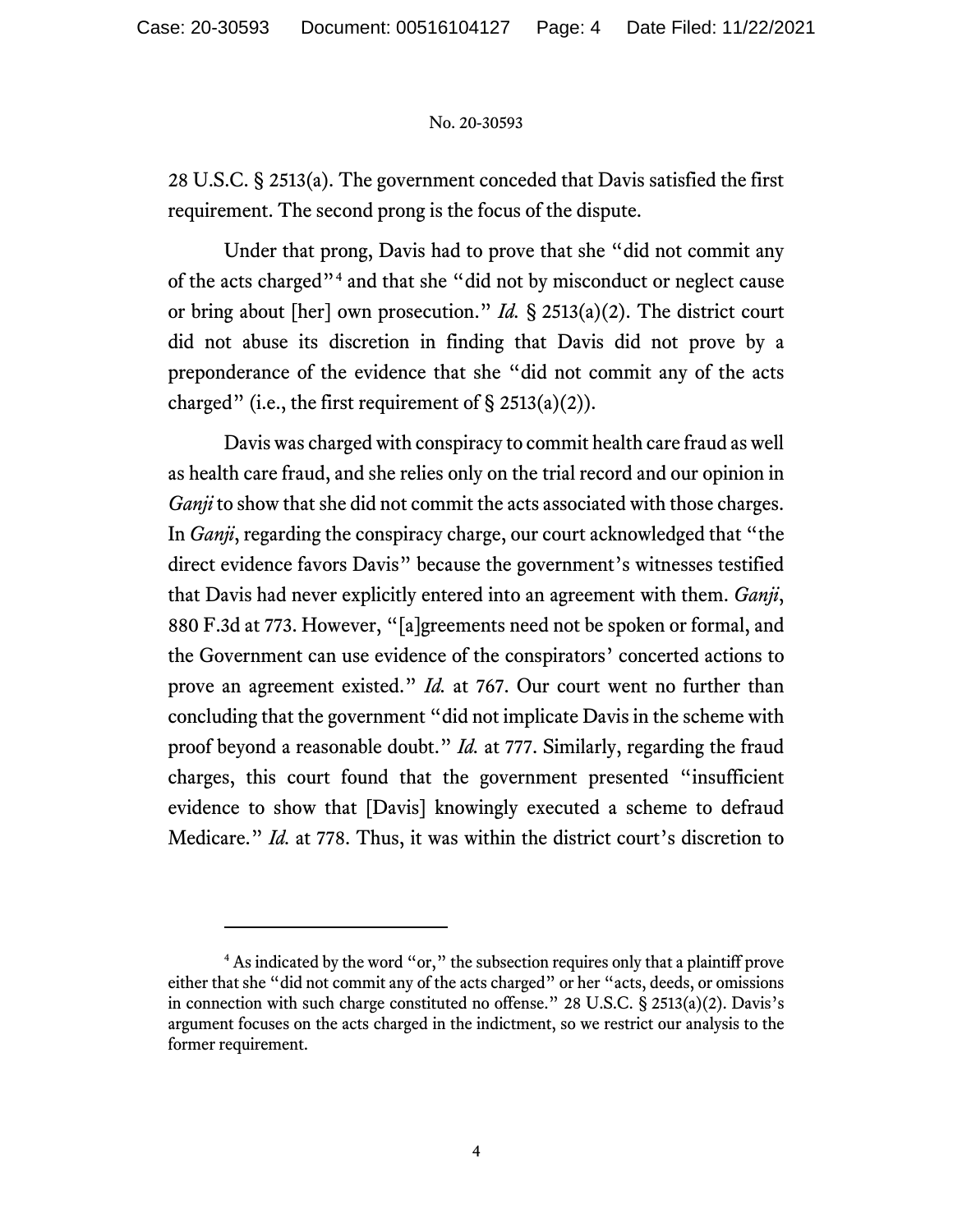find that Davis did not satisfy her burden to prove her actual innocence of the acts charged.

Davis was required under 28 U.S.C. § 2513(a)(2) to prove her lack of misconduct or neglect in addition to her actual innocence of the charged acts. Because Davis did not prove her actual innocence, we need not wade into the circuit split interpreting "misconduct or neglect" in that same prong.

### **B. Constitutionality of § 2513(a)'s Requirement to Prove Innocence**

Davis relies on the Supreme Court's holding and rationale in *Nelson v. Colorado*, 137 S. Ct. 1249 (2017) to argue that 28 U.S.C. § 2513(a)'s requirement of an affirmative showing of innocence is unconstitutional. However, the issue in *Nelson* and the issue here are meaningfully different, making the Court's holding in *Nelson* inapplicable. In *Nelson*, the defendants (whose convictions were reversed) moved for refunds of restitution, fees, and costs they paid upon their convictions. Notably, the Colorado law scrutinized in *Nelson* also allowed for compensation including \$70,000 per year of incarceration, compensation for child support, and reasonable attorney's fees for bringing the compensation claim. *Id.* at 1254 n.6. However, the petitioners in *Nelson* did not request compensation, so the constitutionality of that part of the statute was not at issue.

Here, Davis is attempting to receive damages for her incarceration under 28 U.S.C. § 1495. *See also* 28 U.S.C. § 2513(e) (providing the damages cap). Davis's interest in receiving damages for her wrongful conviction is not about "the continuing deprivation of property after a conviction has been reversed." *Nelson*, 137 S. Ct. at 1255. Rather, she seeks something above and beyond her existing rights. "The American legal system has long treated compensation for the economic consequences of a reversed conviction very differently from the refund of fines and other payments made by a defendant pursuant to a criminal judgment." *Id.* at 1261 (Alito, J., concurring). This is